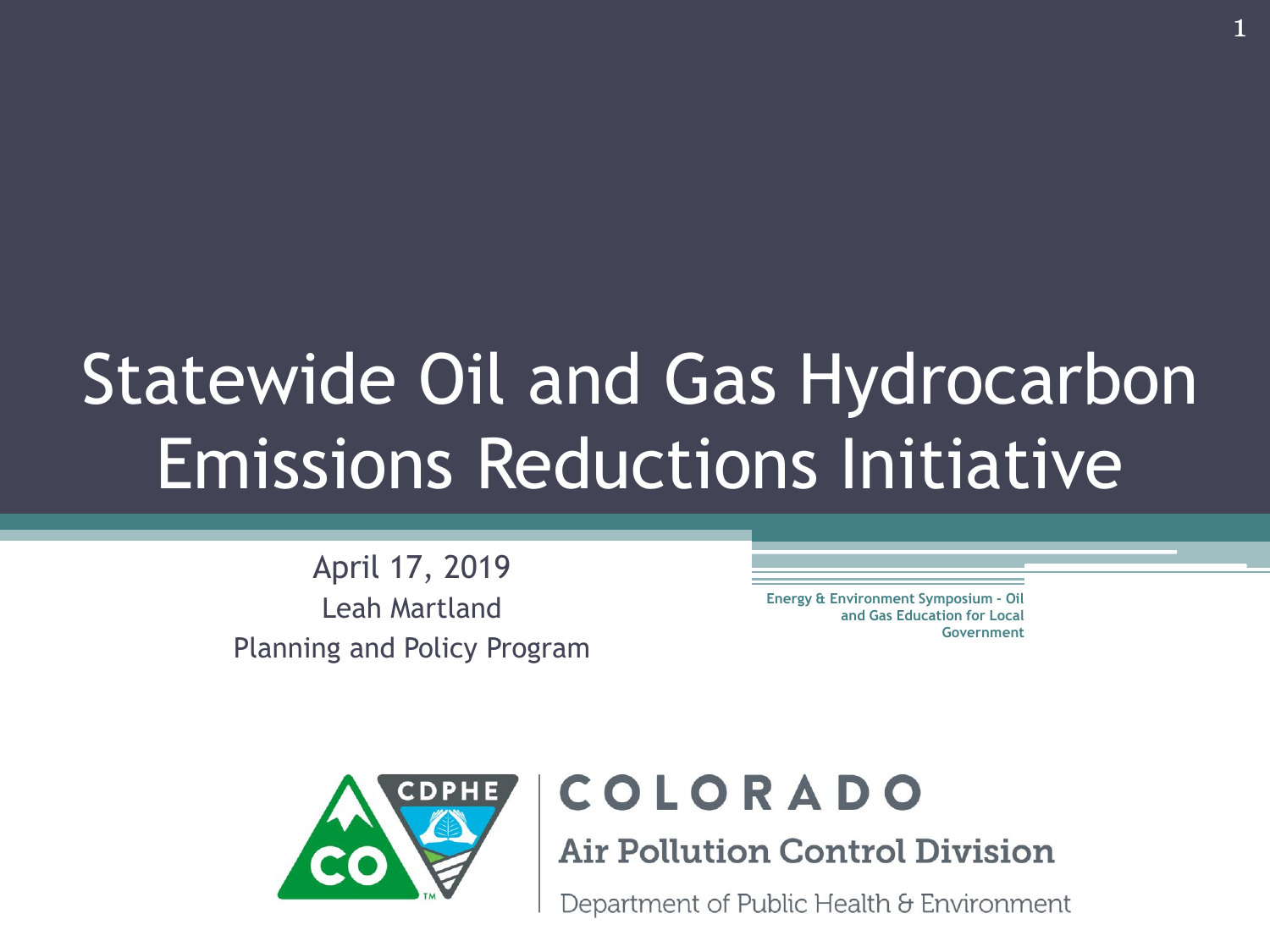

- Basis for stakeholder process
- Pneumatic controller task force
- Hydrocarbon emission reduction strategies
- Next steps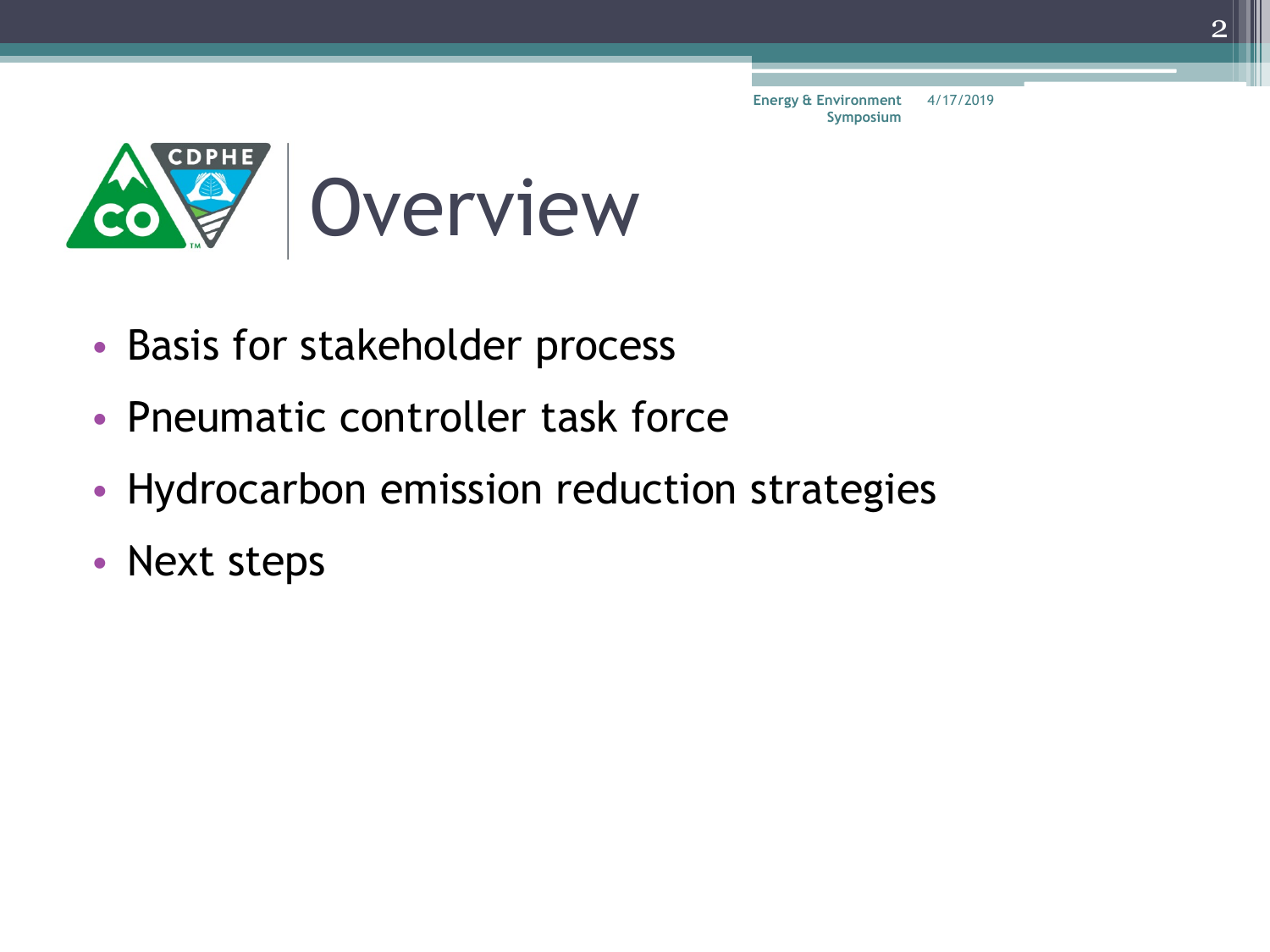

- Established by Air Quality Control Commission Regulation No. 7 "Statement of Basis and Purpose" (Nov. 2017)
	- Evaluate cost-effective hydrocarbon emission reductions from the statewide oil and natural gas sector
	- Study pneumatic controller emission reduction options, including causes of improper operation, techniques and costs, maintenance methods, definitions
- Two year stakeholder processes
- Consists of industry, local government, and environmental NGO representatives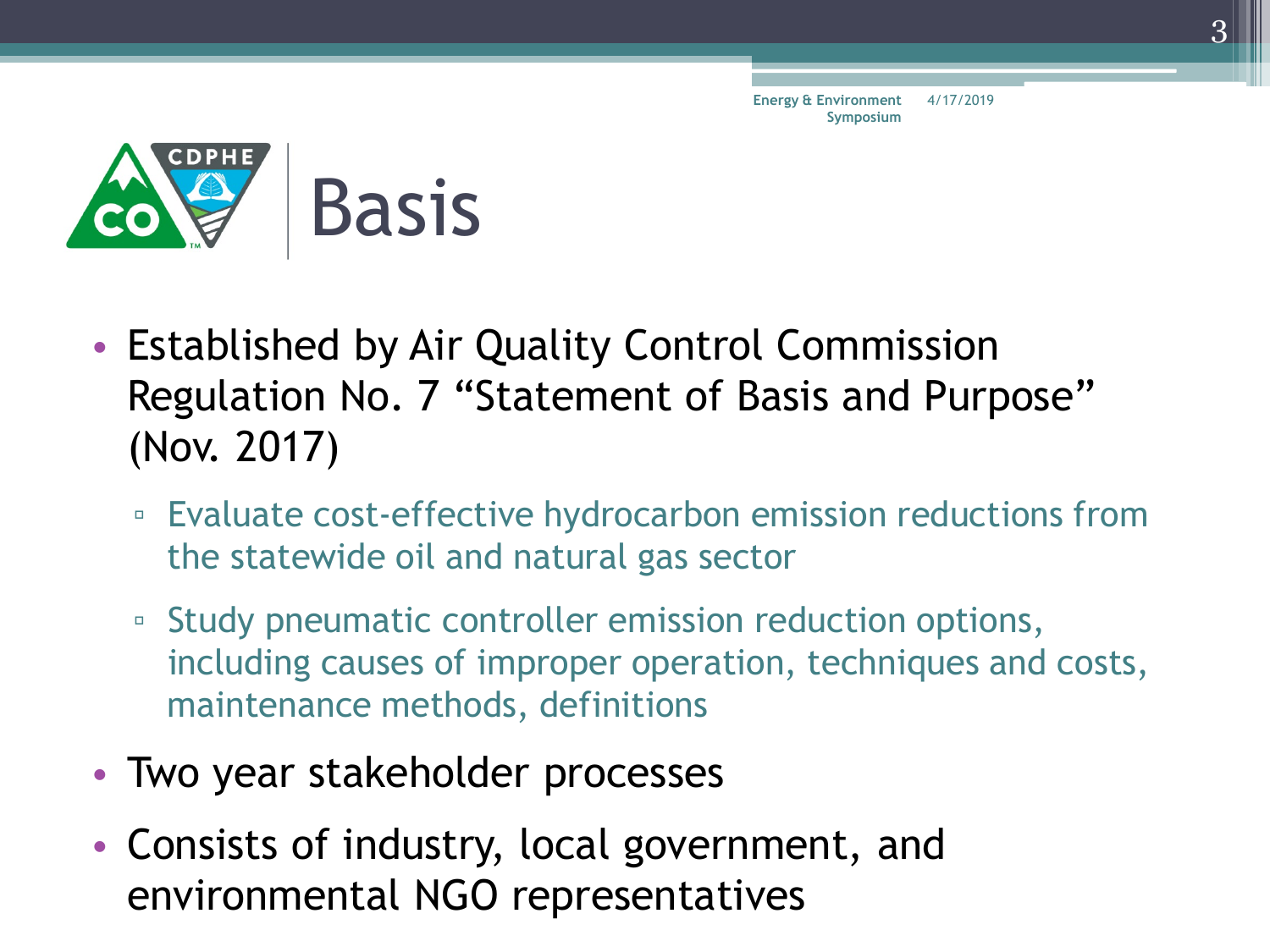

## Pneumatic Controller Task Force

- Commission Directive: "Reassessment" provision for inspection and enhanced response
	- Examine emission reduction options
		- Rate, type, application, causes of improper operation
	- Inspection and repair techniques and costs
	- Available preventative maintenance methods
	- Definition appropriateness
		- "Enhanced response", "pneumatic controller"
			- $\cdot$  Including intermittent, no-bleed, and self-contained pneumatic types
	- More information needed regarding "good engineering and maintenance practices"
- Information used to reassess Section XVIII.F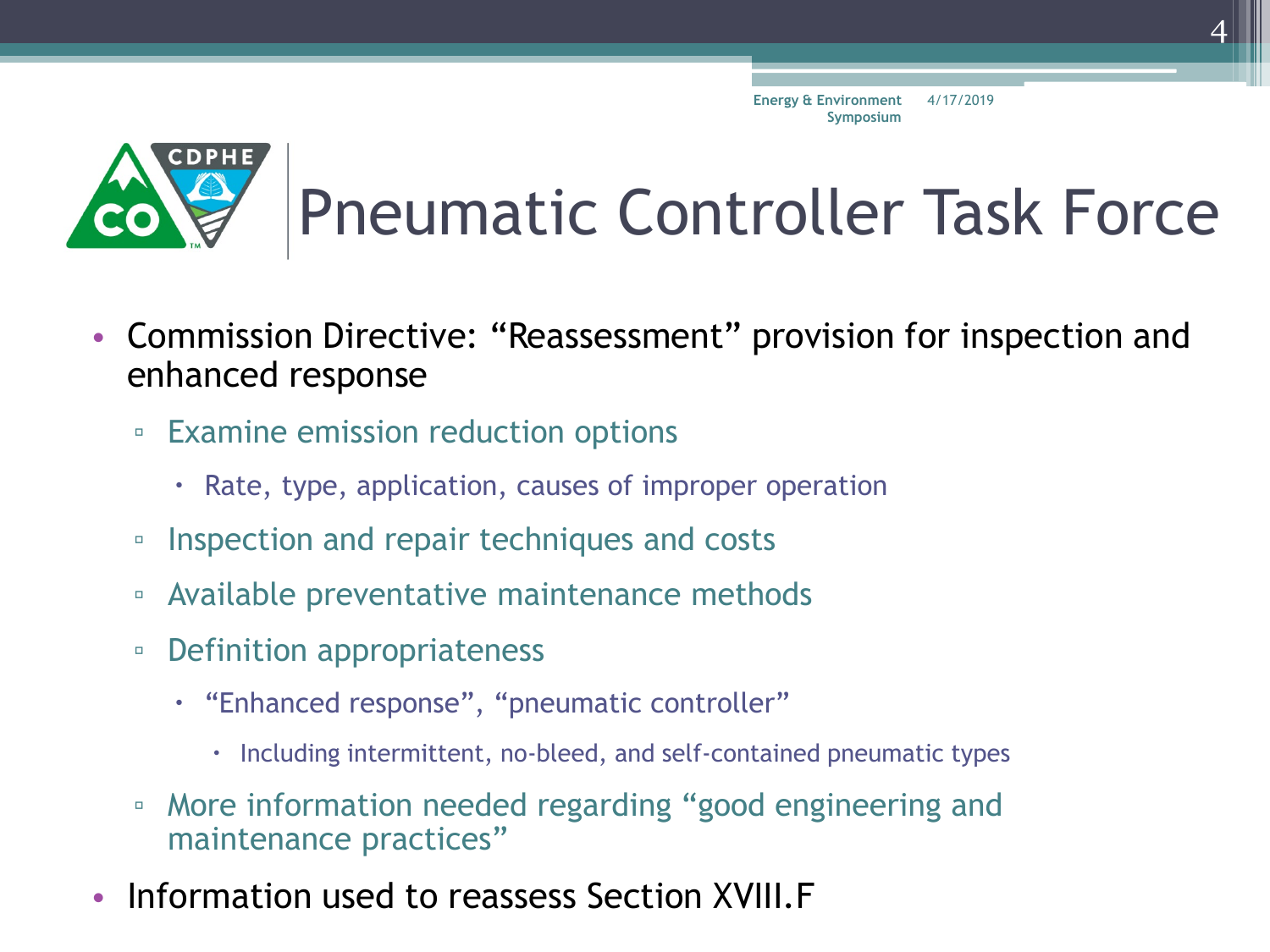

## Pneumatic Controller Task Force

- Division-led study of pneumatic controller emission reduction options
	- Only in Denver Metro North Front Range ("DMNFR") Ozone Nonattainment Area
- Task Force Scope
	- Data collection
		- Inventory of pneumatic devices (kinds, quantities, sizes)
		- $\cdot$  Improper operation rates, causes  $\alpha$  repair techniques
	- Data will guide recommendations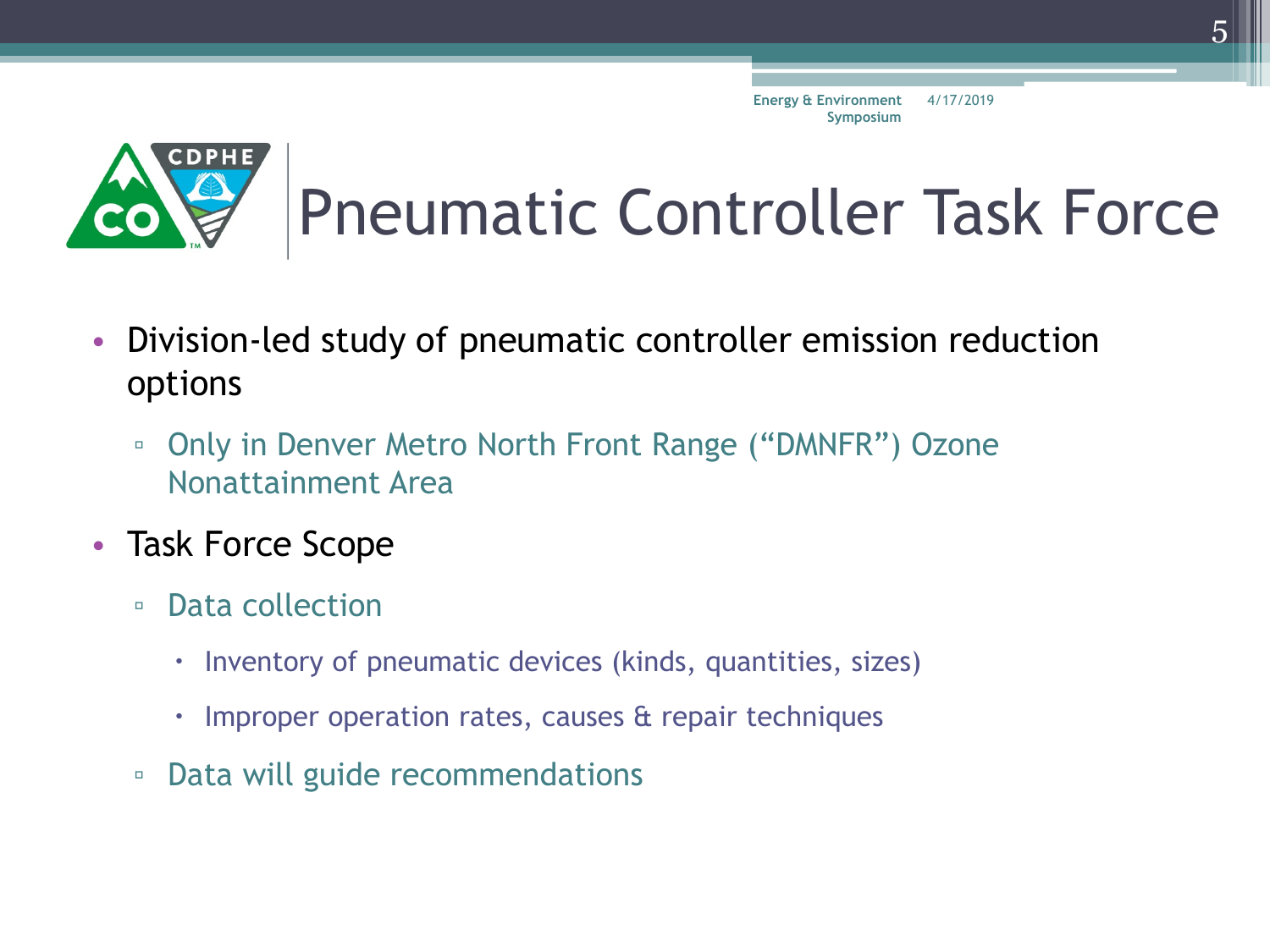

- Kick-off January 2018
	- Industry, local government (municipalities, counties), and environmental representatives
	- Statewide Hydrocarbon Emissions Reduction (SHER) Team
		- Developed goals
		- Monthly meetings
			- Transmission subgroup
			- Upstream/midstream subgroup
- Public comment meetings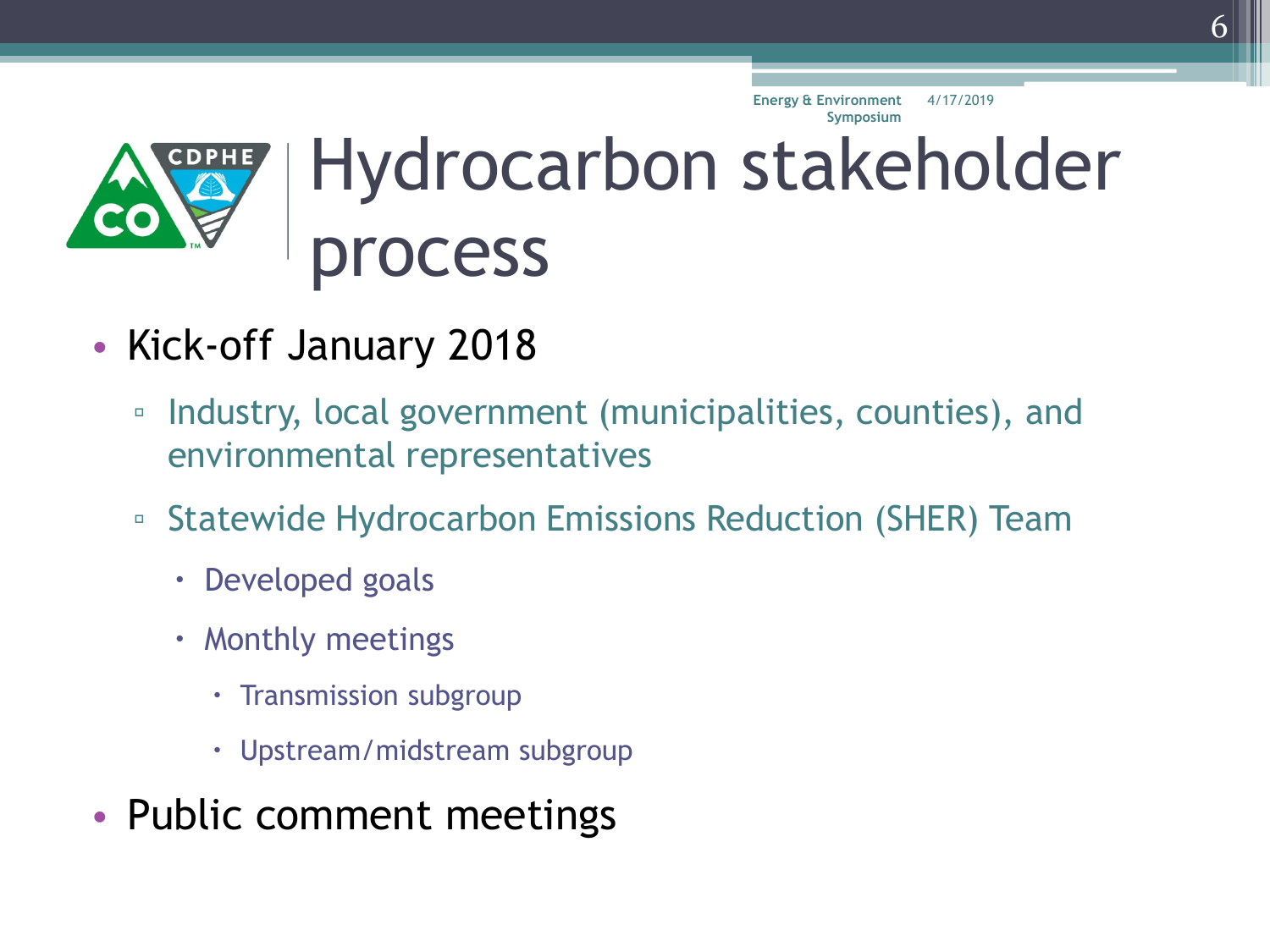

- Evaluate potential areas for hydrocarbon emission reductions from the oil and gas industry statewide (within Division jurisdiction)
	- Consider cost-effective strategies
	- Consider near-term and long-term strategies
	- Consider implementation flexibility
		- Consider operational and location difference
		- Consider regulatory and non-regulatory measures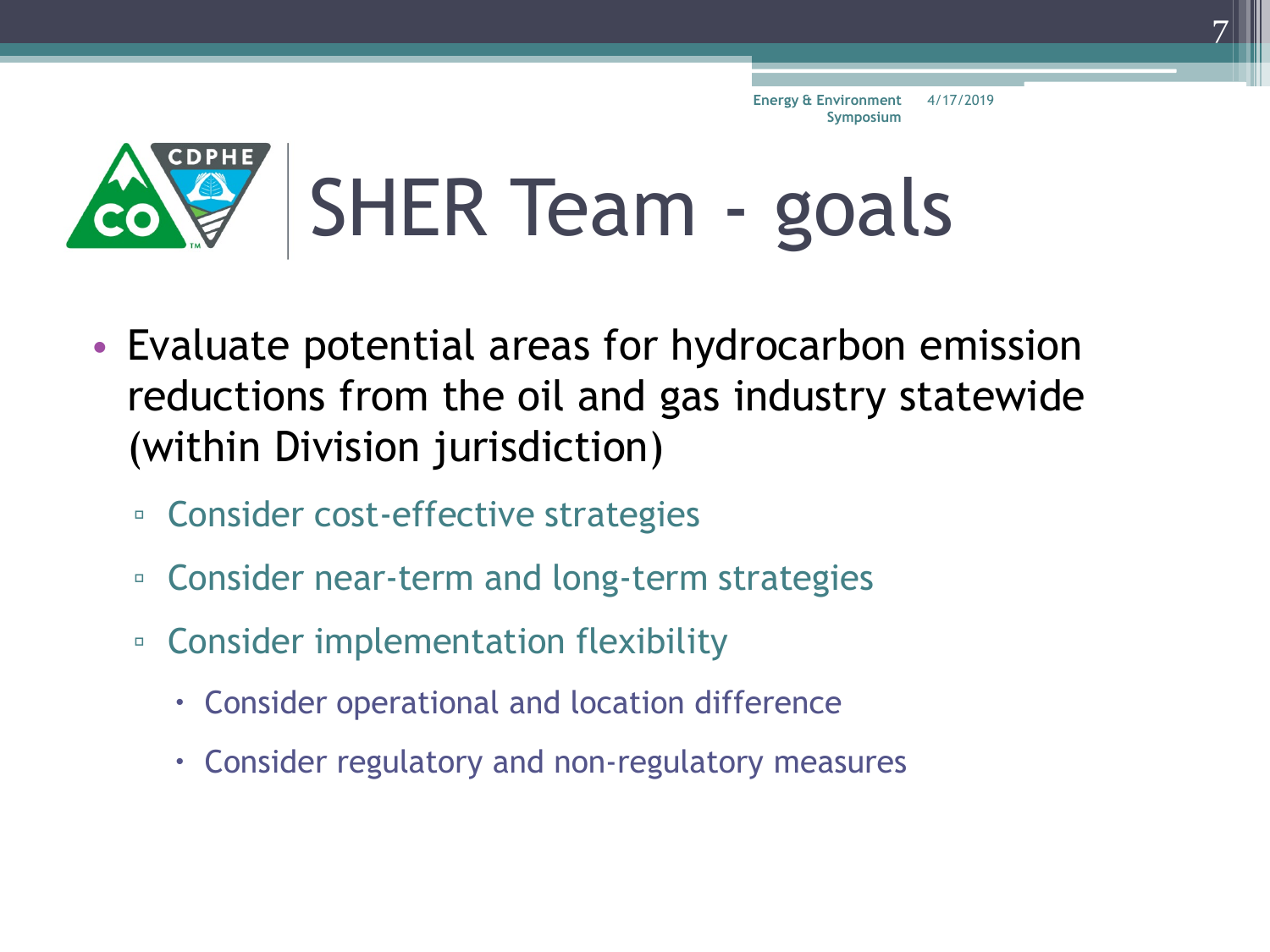

# Oil and gas sectors

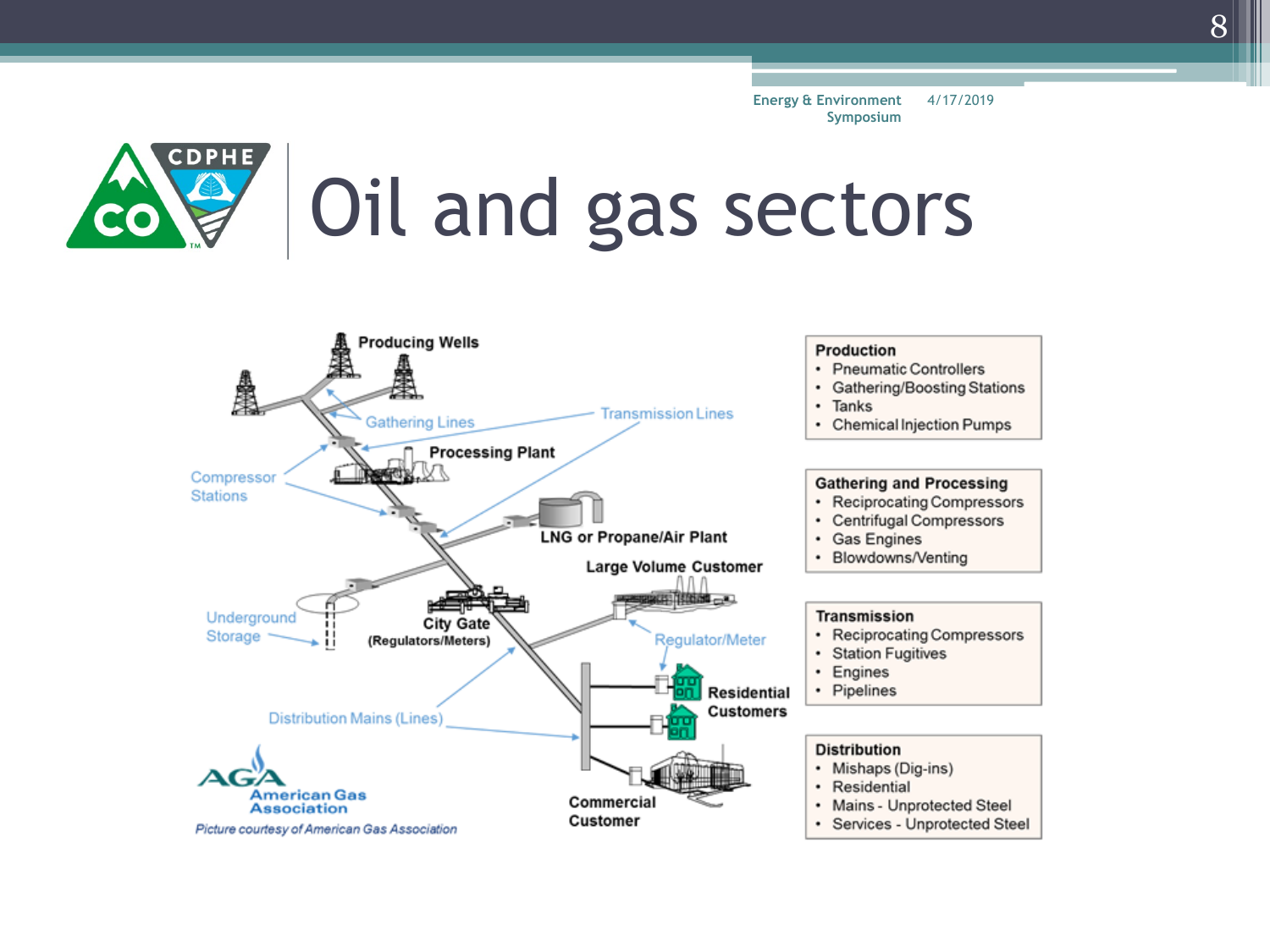

# Opportunity to Innovate

- Strong engagement by key stakeholders
	- Exchange ideas and determine what works best for Colorado
- Not limited by an EPA framework
	- □ SHER Team is separate from any ozone State Implementation Plan (SIP) or federal emission standard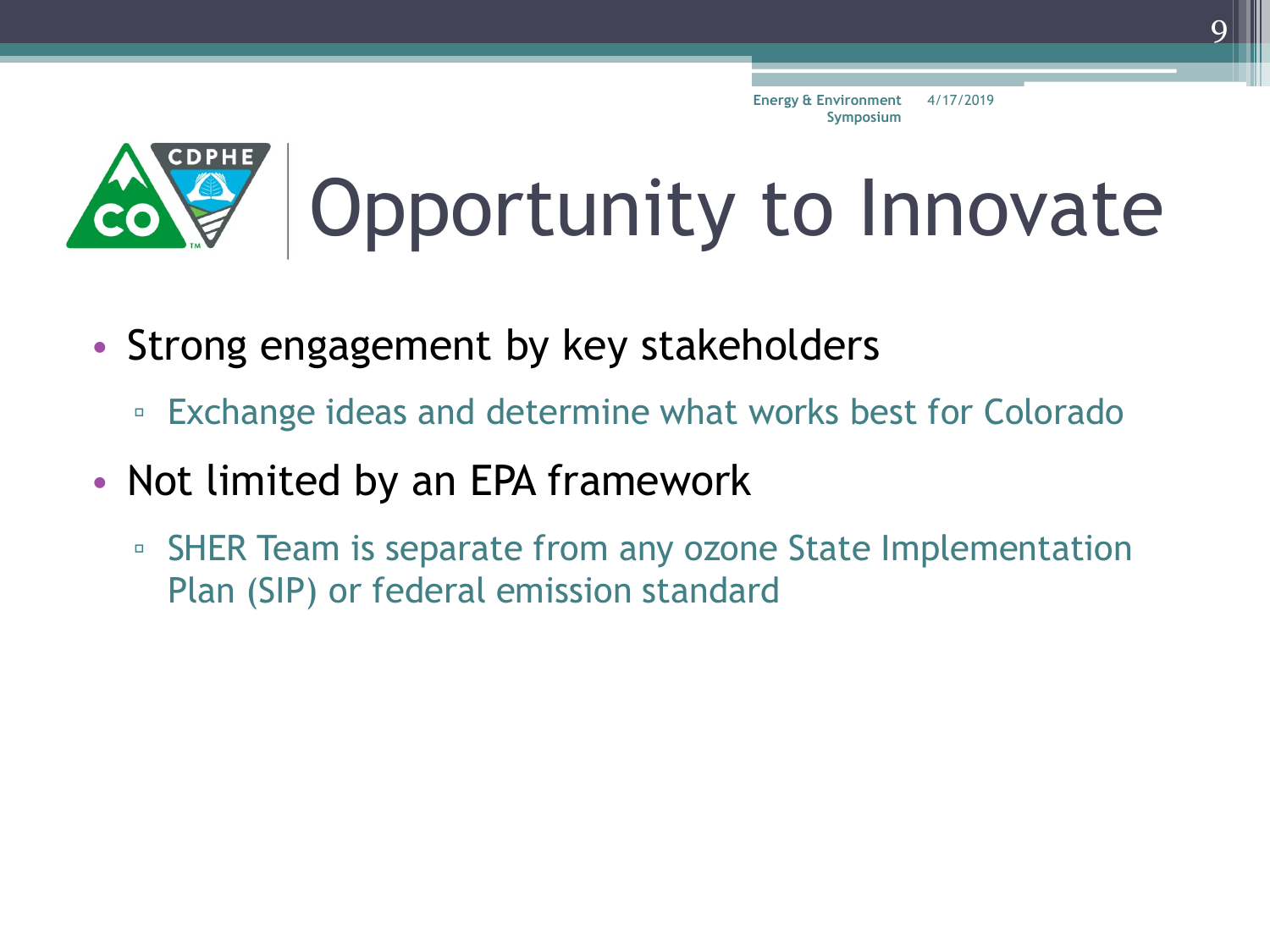

- Oil and gas sector (upstream, midstream, transmission) statewide
- Hydrocarbon emissions
- Cost-effective strategies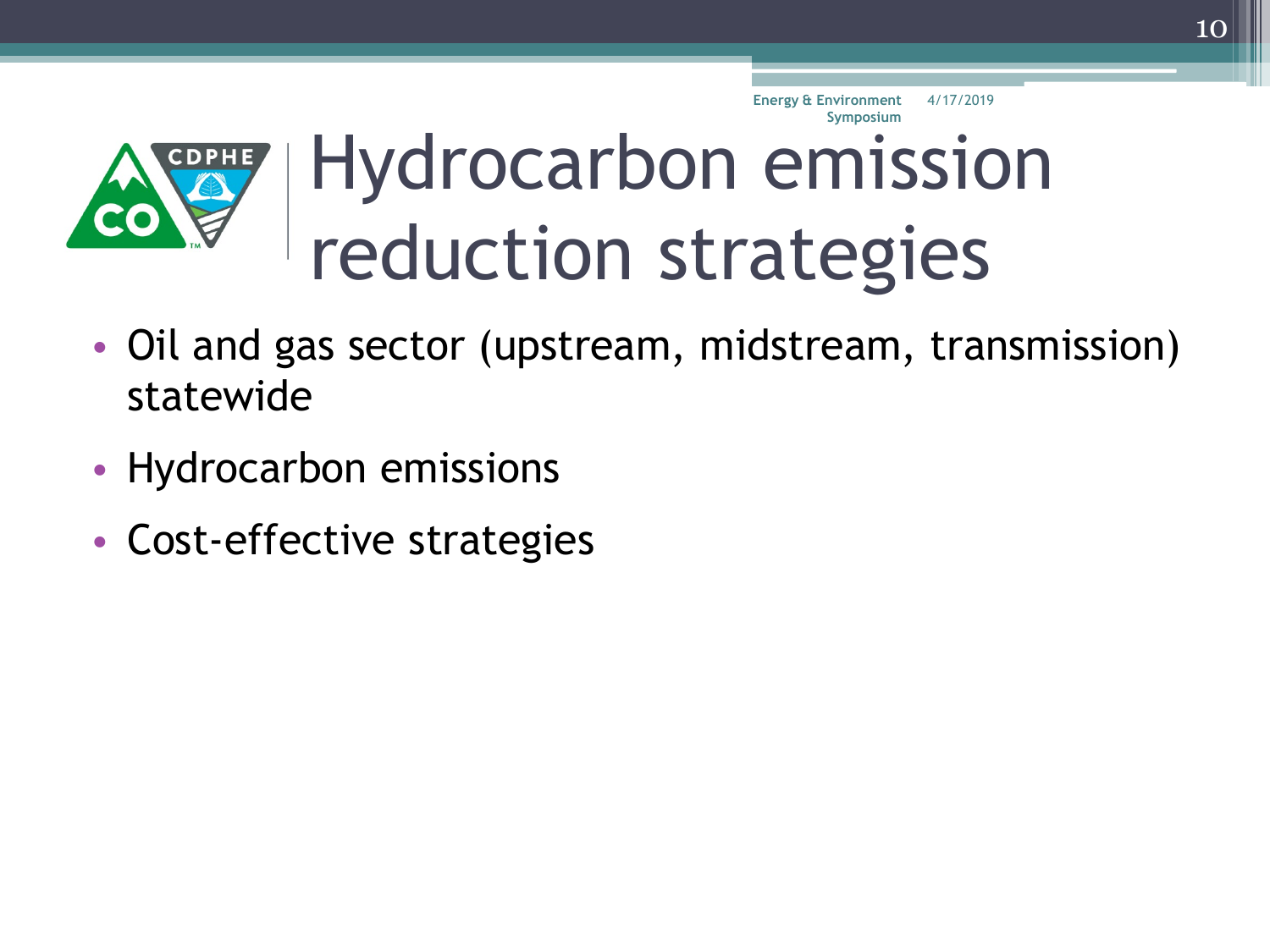

**Energy & Environment** 4/17/2019

#### • Strategies

- **Dehydrators**
- Flash gas/flaring
- LACT/load-out
- Tankless production
- Well liquids unloading
- Pneumatic devices
- Leak detection, monitoring
- Downstream transmission
- Infrastructure, inventory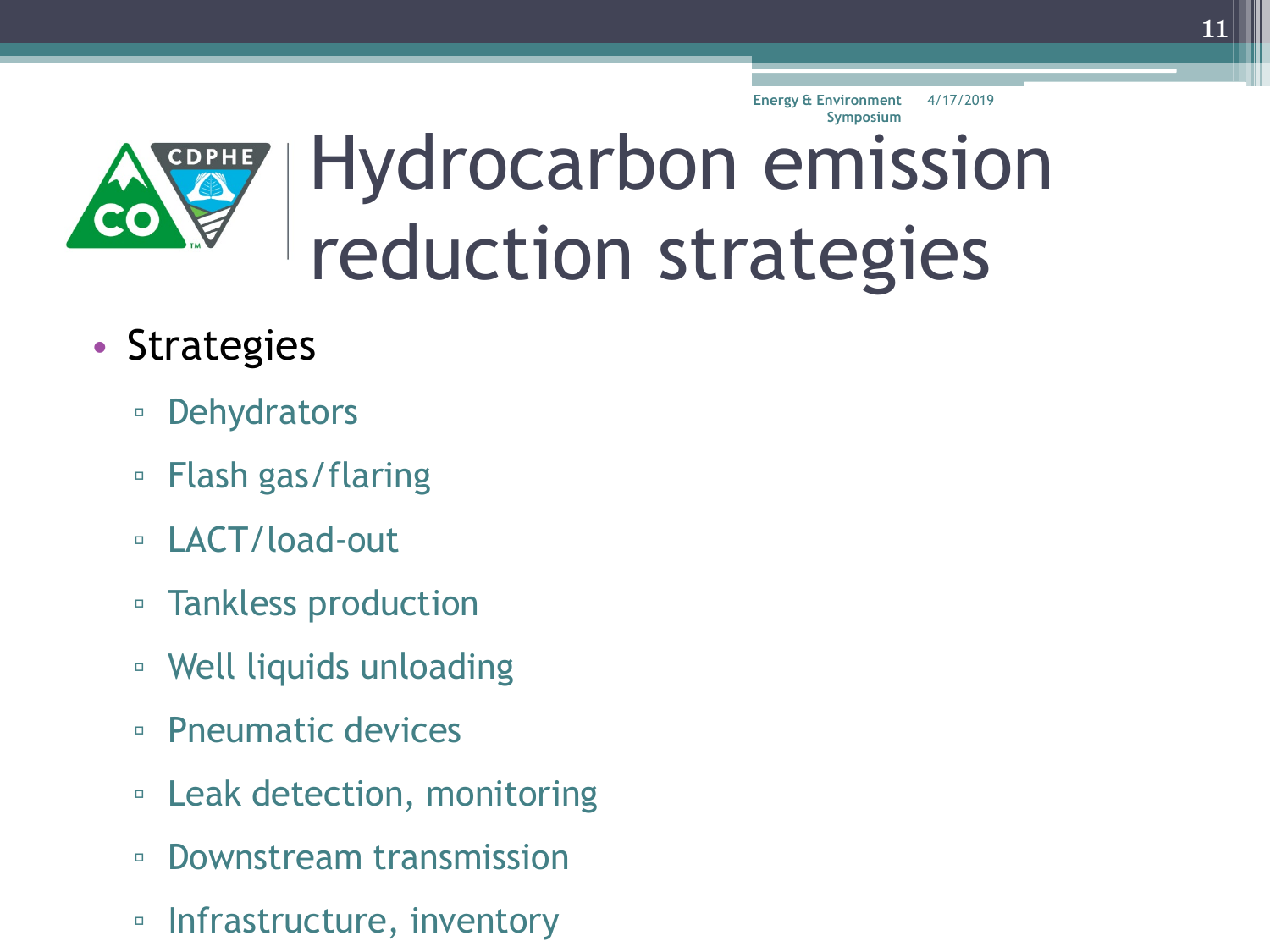**CDPHE** 

## Hydrocarbon emission reduction strategies **Symposium**

#### • Flash gas/flaring

- Strategy: reduce flash gas emissions
- Remove entrained oxygen from flash gas allowing up to 100% of site flash gas to be captured and sold instead of combusted



Courtesy of EcoVapor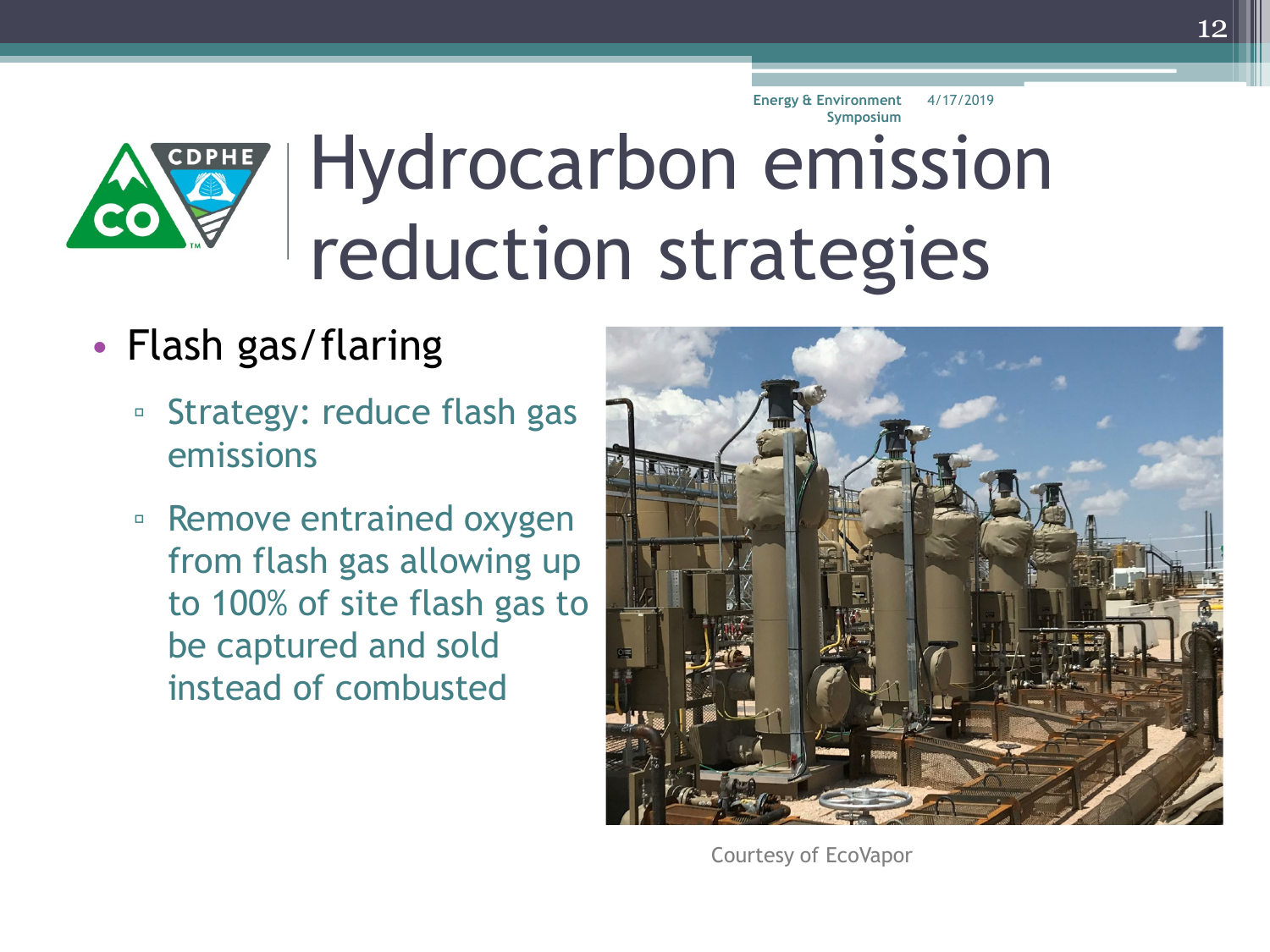

- Tankless production
	- Strategy: reduce emissions from storage tanks and load-out
	- Tankless production = tanklite
		- Oil tankless eliminates oil tank emissions, oil truck loadout emissions, reduces truck traffic
		- No tanks eliminates oil and water tank emissions, oil and water truck loadout emissions, reduces truck traffic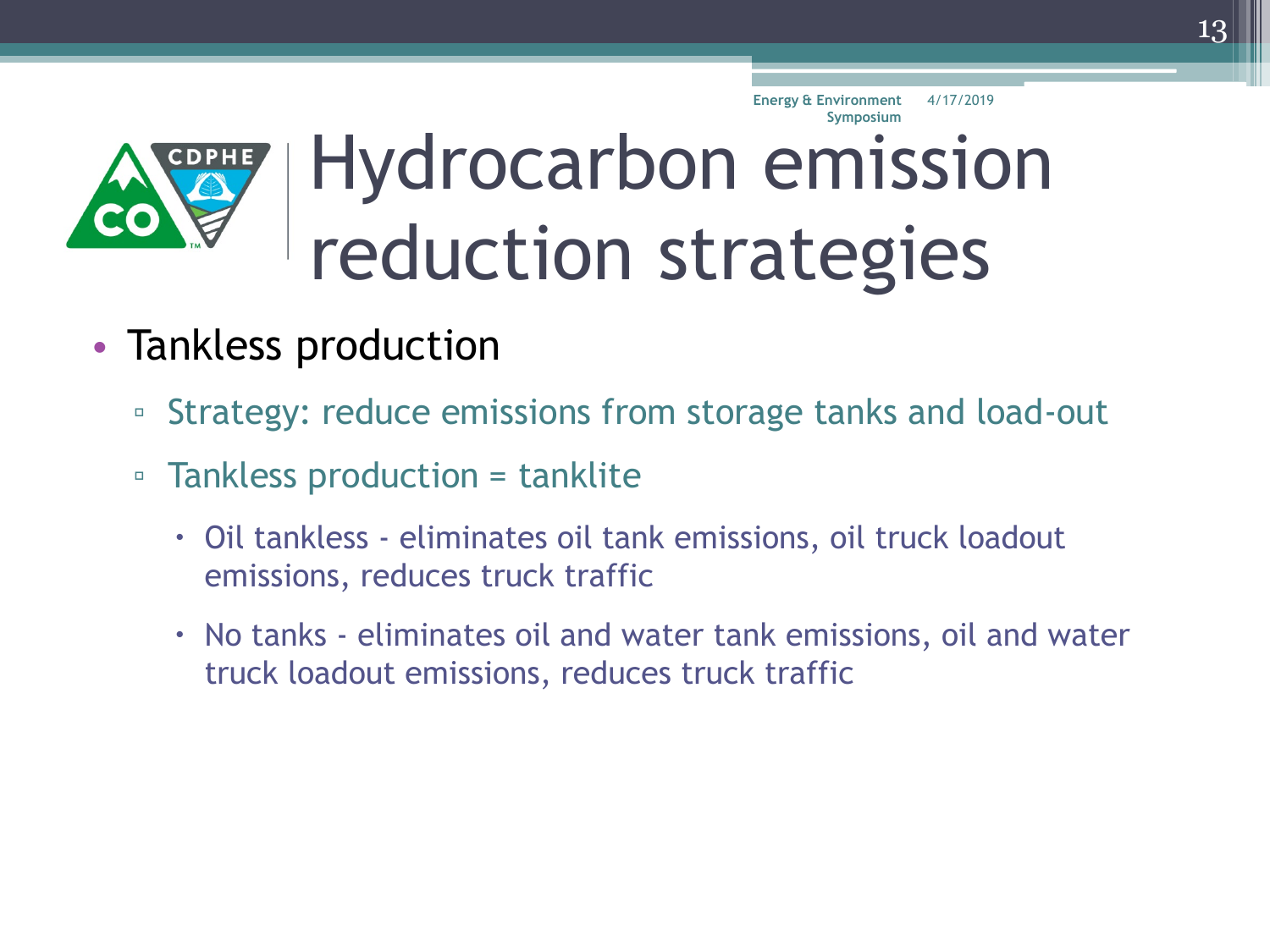

- Well liquids unloading
	- Strategy: reduce emissions from well liquids unloading
	- When the reservoir energy is insufficient to lift the produced liquid up the wellbore, liquids accumulate and need to be removed to maintain production
	- Liquids unloading techniques
		- Formation energy dependent (e.g., plunger lifts, vent cycles)
		- Added energy dependent (e.g., pumps)
		- Surface compression
	- Liquids unloading does not always result in vented emissions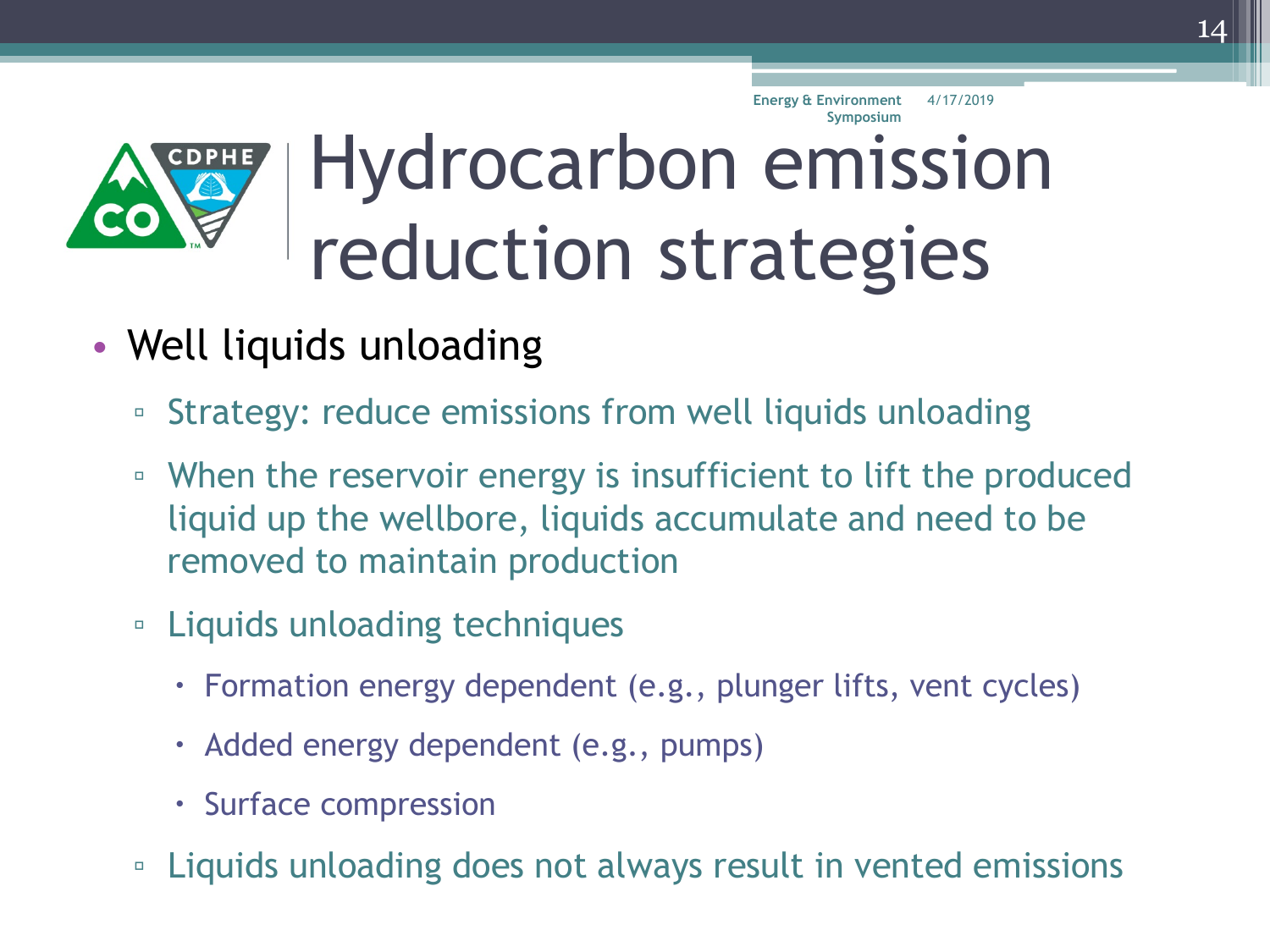

- Pneumatic devices
	- Strategy: reduce emissions from natural gas driven pneumatic controllers and pneumatic pumps
		- Pneumatic controllers replace with zero bleed if technically feasible
		- Pneumatic controllers direct measurement of continuous bleed
		- Pneumatic controllers implement the find and fix program statewide
		- Pneumatic pumps replace with zero bleed if technically feasible
		- Pneumatic pumps implement 95% control statewide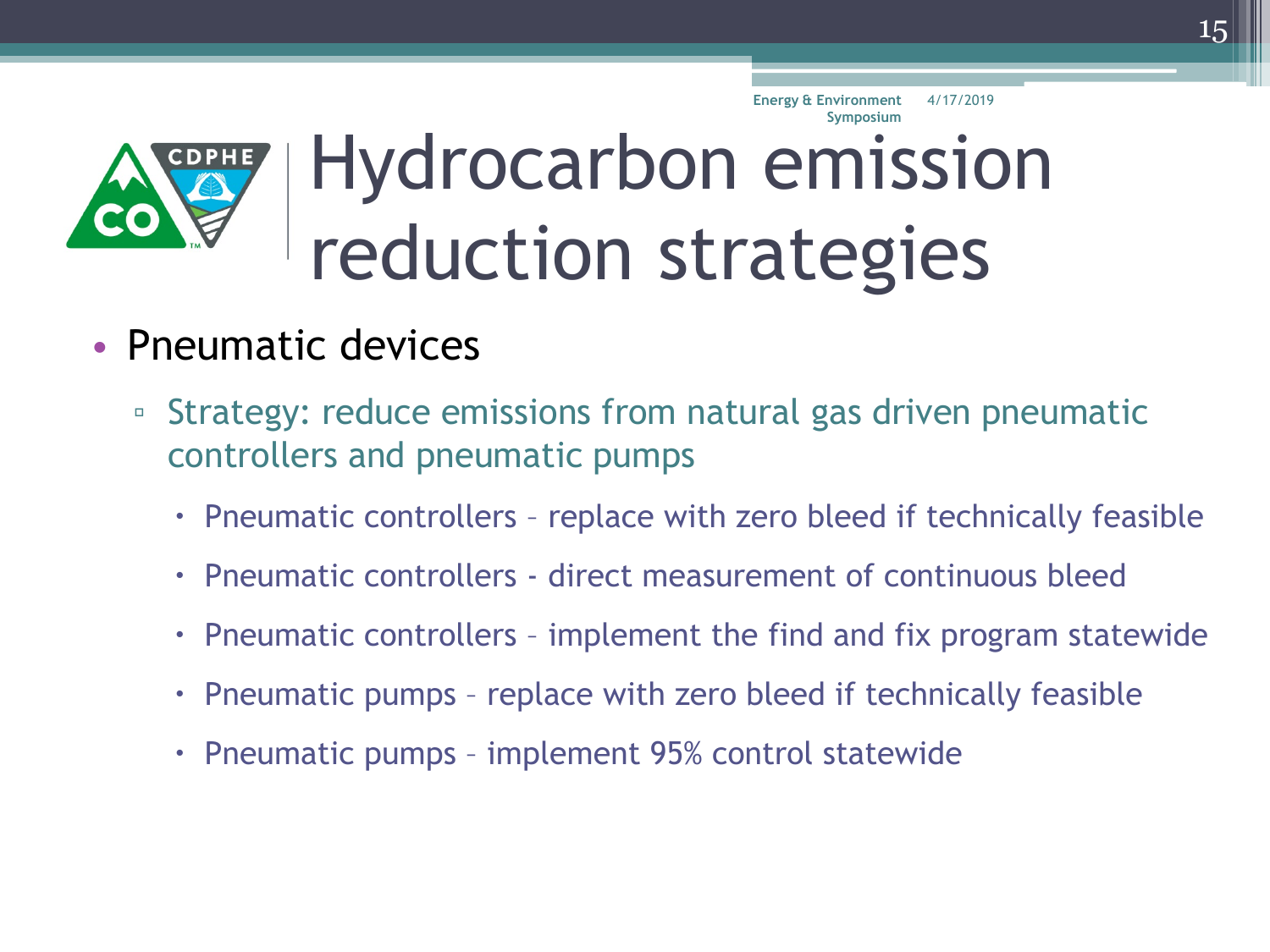

- Leak detection
	- Strategies: reduce fugitive emissions from components
		- Monitoring aerial monitoring
		- Monitoring remote sensing technology pilot
		- Inspection frequency increase inspection frequencies at smaller well production facilities and natural gas compressor stations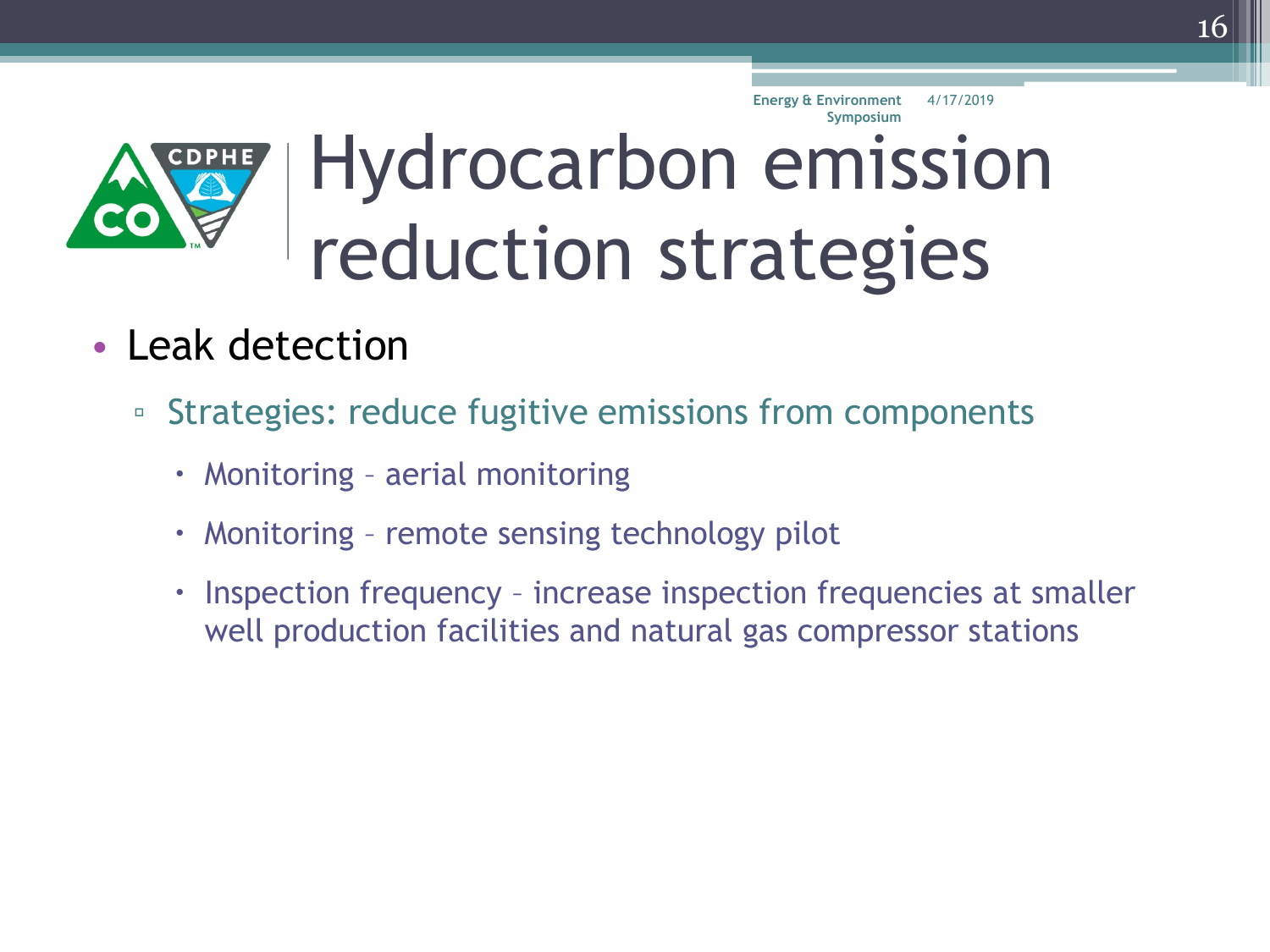

#### • Downstream transmission

- Strategy: reduce emissions from downstream transmission compressors and compressor stations
	- Compressor stations LDAR
	- Reciprocating compressor rod packing replacements
	- Segment based reductions

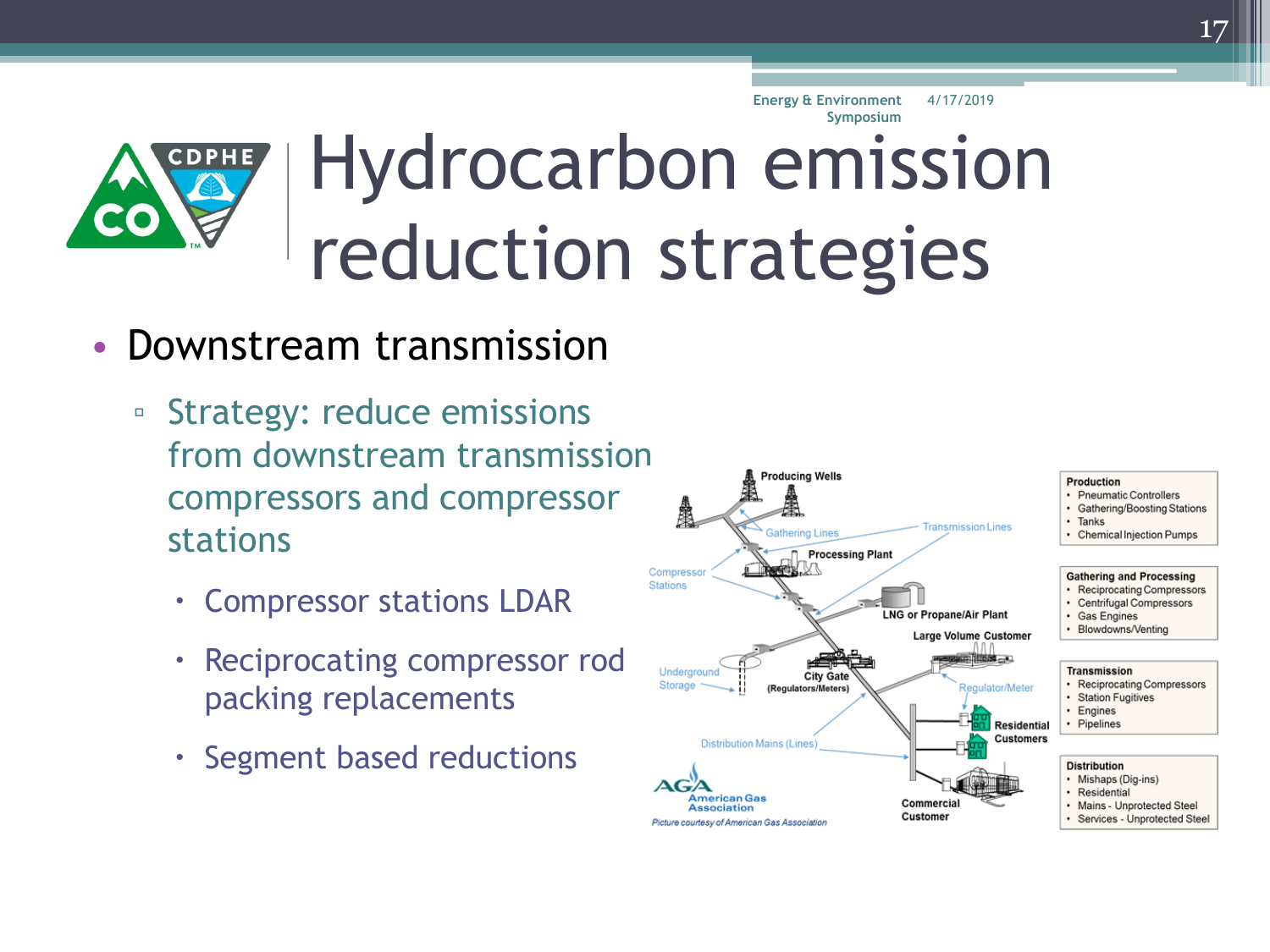

- Spring 2019: complete evaluation
- Fall 2019: determine recommendations
- January 2020: present recommendations
	- Speaking role for industry, local government, and environmental organizations
- May 2020: Pneumatic Controller Task Force report